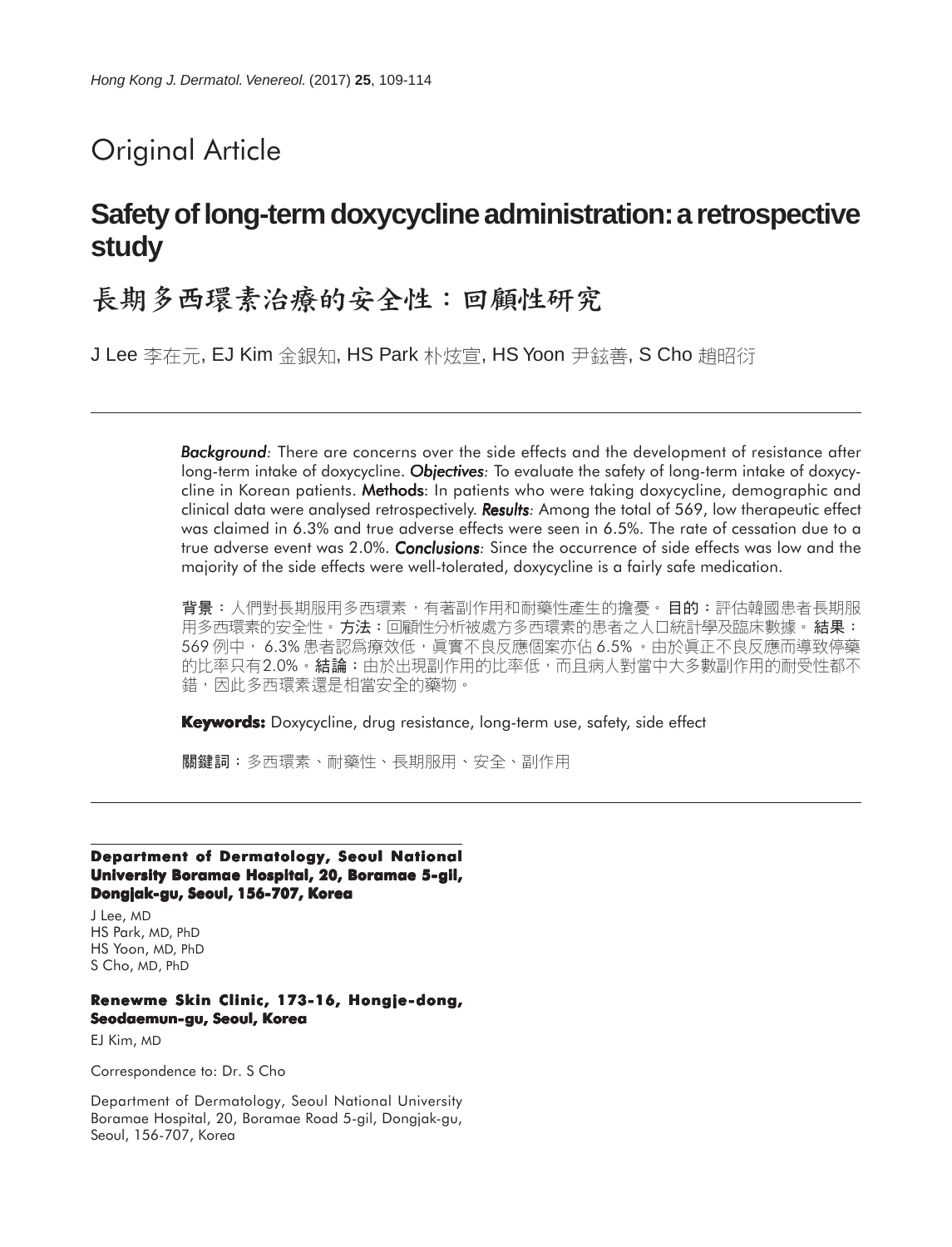## **Introduction**

Second generation tetracyclines such as doxycycline and minocycline have a better pharmacokinetic profile and lesser toxicity compared to tetracycline.<sup>1</sup> Doxycycline is widely prescribed for chronic dermatological conditions including acne, rosacea, and folliculitis. Doxycycline is considered to be fairly safe, due to lesser and milder side effects than tetracycline.<sup>2</sup> However, since it is often taken for a long period of time, there are concerns over the development of side effects and potential resistance. Side effects of doxycycline 100 to 200 mg daily reported so far consist mostly of gastrointestinal (GI) problems such as oesophageal erosions, gastritis, nausea and vomiting. However, in rare cases, central nervous system (CNS) problems (intracranial hypertension, dizziness), genitourinary symptoms (vaginitis, inflamed vulva), rhinitis, hypoglycemia, anosmia, minor laboratory abnormalities, tooth discolouration, and temporary bone growth inhibition can occur.3 Photosensitivity has also been fairly commonly reported, of which the relationship between the development of phototoxicity and doxycycline has been shown to be dose dependent.4

In the present retrospective study, we set out to determine how safe and well-tolerated doxycycline actually is in Korean patients, as well as the incidence of its side effects.

### **Materials and Methods**

We enrolled consecutive patients who were taking doxycycline (100 mg/tablet) between 1 January 2010 and 24 February 2014, from the Department of Dermatology of Boramae Hospital. Sex, age, underlying skin conditions, total amount of doxycycline given, duration of prescription, and side effects were assessed by reviewing medical records. We also recorded whether the patients who complained of side effects actually stopped doxycycline or were able to continue with their medication. We analysed the demographics and employed  $\chi^2$  test to compare the group with and without side effects by SPSS software, version 21. A *p* value of less than 0.05 was considered statistically significant.

#### **Results**

A total of 569 patients were included (311 male and 258 female, mean age: 42.8±0.7 years). A mean of 20.7±1.2 grams (average of 0.2± 0.0 g/d) was prescribed for an average period of 4.0±0.2 months (range: 0.03-40.8 months). Out of many indications, the majority were seborrheic dermatitis (44.0%), acne (20.7%), folliculitis (16.0%) and rosacea (13.4%). Low therapeutic effect was claimed or demonstrated in 6.3% of patients (36/569), and out of these 36 patients, 24 had acne, 3 had seborrheic dermatitis, 4 had folliculitis, 3 had rosacea, one had flushing, and one had chronic cutaneous ulcer, respectively. Of the group who claimed low effect, acne patients were younger (24.0±1.2 vs 38.6±4.8, p=0.012) and were prescribed for a shorter period of time (42.4±8.9 vs 90.3± 26.1 days, p=0.038) than the others. True side effects were seen in 6.5% (37/569), most of which were GI symptoms (73.0%, 27/37), followed by rare liver function test abnormalities (8.1%, 3/37), finger pain (2.7%, 1/37), facial swelling (2.7%), generalised erythematous macules (2.7%), prolonged menstruation (2.7%), dizziness (2.7%), fixed drug eruption (2.7%) and photoallergic reaction (2.7%). Among all patients, GI side effects were observed in 4.7% and liver function abnormalities in 0.53%. The prescription period was significantly shorter in the group with side effects compared with the group without (57.8± 17.5 days vs 126.0±7.3 days, p=0.001). It was also consistent with grams taken in total (11.2± 3.5 grams vs  $21.3 \pm 1.2$  grams,  $p=0.008$ ). The group who complained of low effect took less grams of doxycycline  $(11.5\pm 2.1)$  grams vs  $21.3\pm 1.2$  grams, p<0.001) for a shorter period of time (58.4± 11.0 days vs 125.8±7.3 days, p<0.001), and also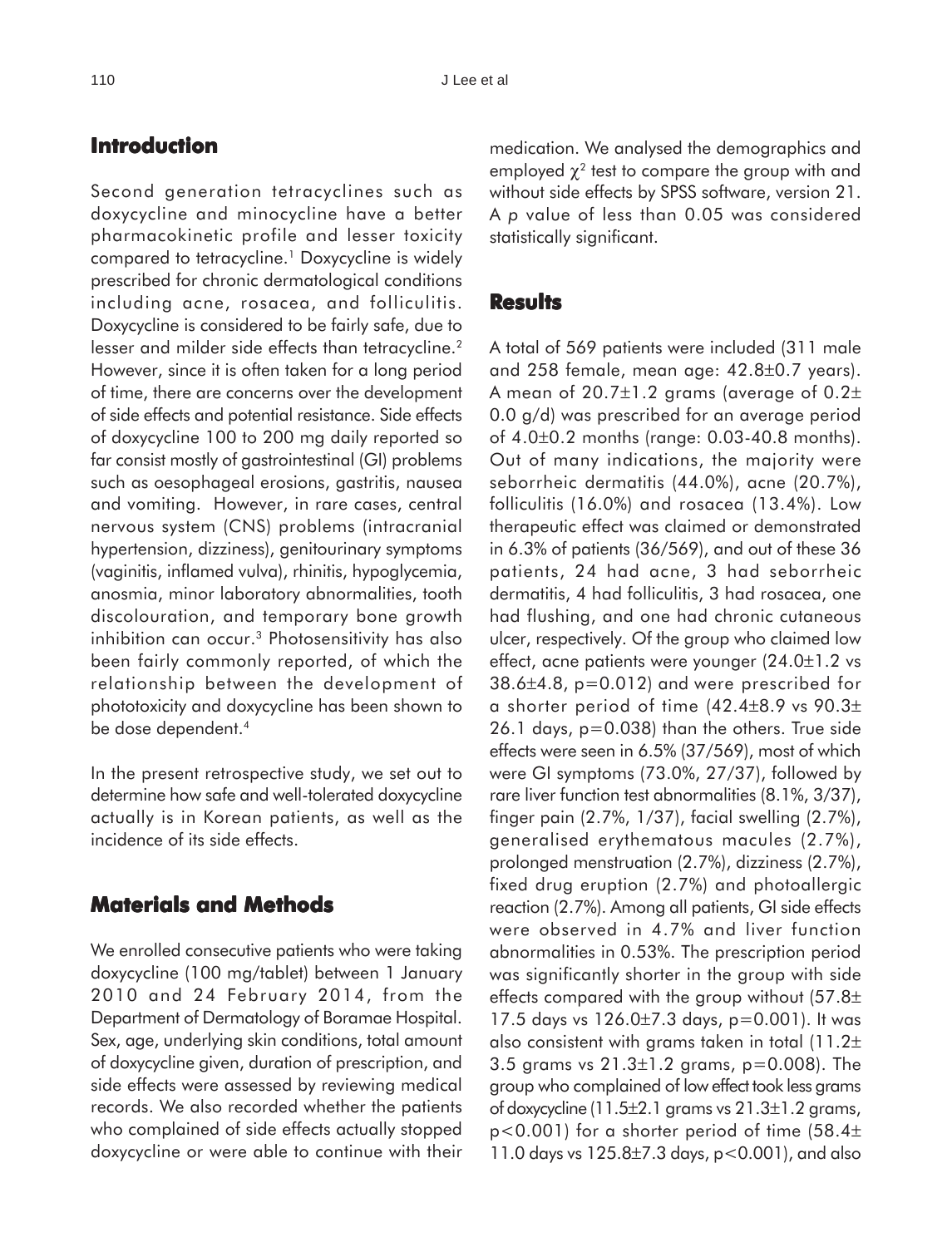tended to be younger than the others (28.9±2.1 years vs 43.7±0.8 years, p<0.001). Photoallergic reaction was observed only in one patient, indicating that it is very uncommon in Korean patients. Although a total of 12.8% of patients complained of ineffectiveness or true side effects, the eventual rate of cessation of prescription due to a true adverse event was 2.0% (11/569), compared to 6.0% (34/569) due to low therapeutic effect; 29.7% (11/37) of those with true adverse events discontinued medicine in comparison to 94.4% (34/36) of those with low effect. The demographics of and the reasons for discontinuing doxycycline in the 11 patients are described in Table 1.

### **Discussion**

In the present study, only 6.5% of patients complained of true side effects and 6.3% complained of low therapeutic effect after doxycycline intake. Both the group with true side effects and the group with low therapeutic effect took fewer pills than the remainder of patients. On the other hand, the group which complained of ineffectiveness was younger compared with the others. However, the actual percentage of those who stopped doxycycline due to side effects excluding those who claimed or demonstrated low effect was only 2.0%.

In the literature, most of the side effects of doxycycline are GI, CNS and genitourinary system-related and have been reported in cases who took less than three weeks of doxycycline.<sup>2</sup> In the present series, patients who complained of true side effects took 11.2±3.5 grams for 8.3±2.5 weeks. Even though 12.8% of patients complained of side effects or ineffectiveness, 98.0% of total patients (70.3% of those with true adverse events) were able to continue with doxycycline. Because low therapeutic effect cannot be categorised as a true side effect of a medicine, our results support that most of side effects of doxycycline are tolerable.

The reason that most of the patients were able to continue with doxycycline is because GI discomfort, the most common side effect of doxycycline can be circumvented by immediate intake after a meal. Oesophagitis and oesophageal ulceration are known to occur usually when the medication is taken before bedtime and with little or no water.5 This is because the ulceration results from the physical contact of the tablet with the epithelial lining of the oesophagus.3 Therefore, the risk of esophageal ulceration reported with the use of doxycycline can be minimised with adequate fluid intake and avoiding lying down after oral intake of the capsule or tablet.<sup>6</sup>

Among the 11 patients who actually stopped doxycycline due to adverse events, one patient had underlying acute myeloblastic leukemia, one was under excess stress and on a food binge before and during doxycycline intake, and one had concurrent medication (Terbinafine 250 mg daily) and he complained stomachache after taking doxycycline. After cessation of doxycycline, this problem resolved. These facts indicated that the actual cessation rate purely due to doxycycline may have been even lower (Table 1).

A three to four week course of oral tetracycline is generally required to achieve substantial improvement in signs and symptoms of inflammatory skin diseases like rosacea where this drug is indicated.7 The effect of doxycycline can be explained by its anti-microbial and antiinflammatory properties. The anti-microbial effect results from selection pressure against sensitive commensal flora, transient flora, and selected bacterial pathogens. Even though doxycycline has an anti-microbial effect, the effect of doxycycline in inflammatory skin diseases is not definitively associated with eradication or reduction of a bacterial pathogen in most cases. In a study by Del Rosso et al, the signs and symptoms of inflammatory skin diseases consistently improved throughout a four-month period on an antiinflammatory dose of doxycycline 40 mg daily.<sup>8</sup>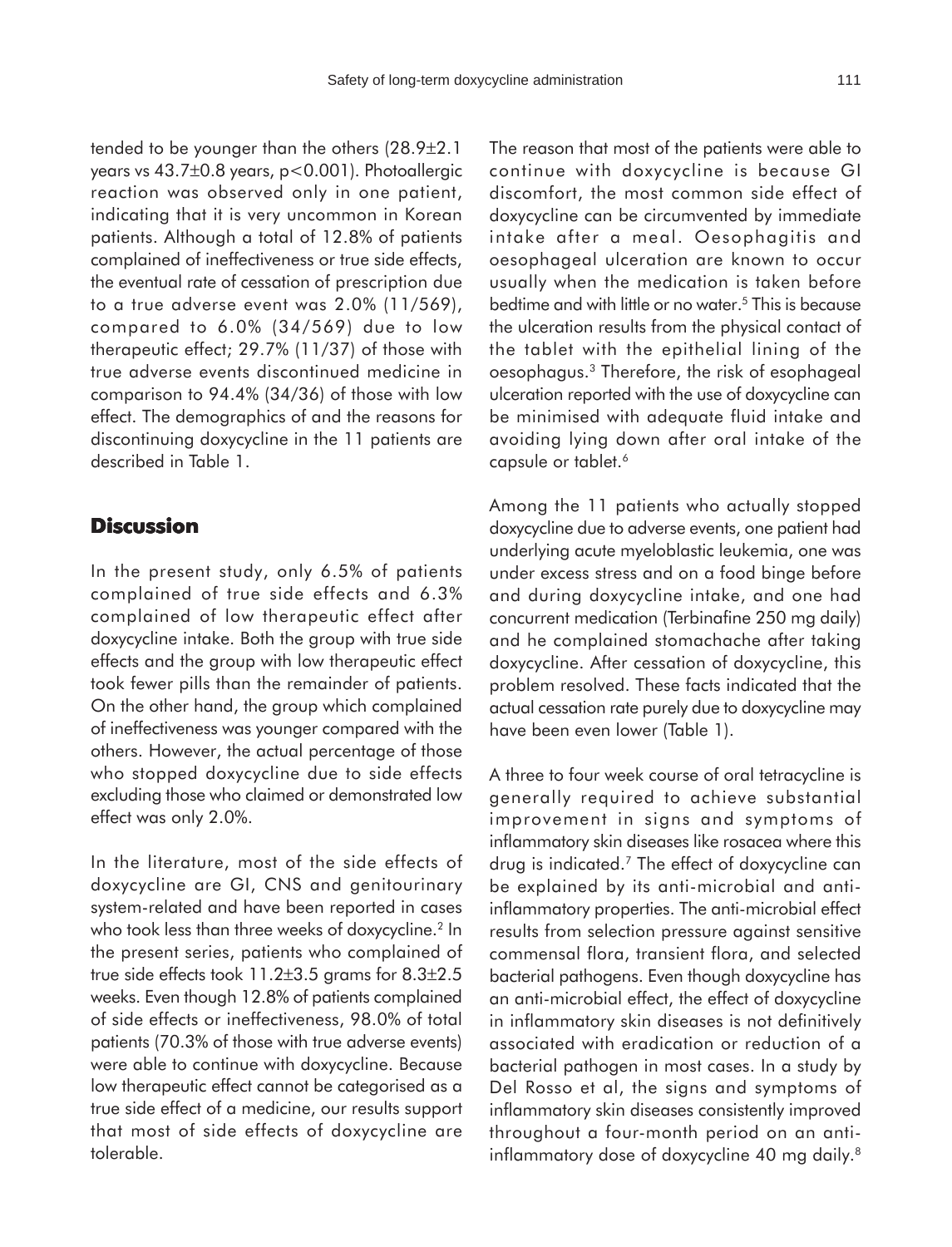| Case           | <b>Sex</b>   | Age<br>(years) | <b>Diagnosis</b>                         | <b>Total</b><br>period of<br>prescription<br>before side<br>effects (Days) | <b>Total</b><br>amount of<br>prescribed<br>pills before<br>side effect (g) | <b>Underlying</b><br>condition                                                                                                          | <b>Side</b><br>effect                                                                       |
|----------------|--------------|----------------|------------------------------------------|----------------------------------------------------------------------------|----------------------------------------------------------------------------|-----------------------------------------------------------------------------------------------------------------------------------------|---------------------------------------------------------------------------------------------|
| $\mathbf{1}$   | M            | 57             | Rosacea                                  | 1                                                                          | 0.1                                                                        |                                                                                                                                         | Fixed drug eruption<br>on legs                                                              |
| $\overline{2}$ | F            | 44             | Seborrheic<br>dermatitis                 | 37                                                                         | 7.4                                                                        |                                                                                                                                         | Finger pain                                                                                 |
| 3              | F            | 80             | Rosacea                                  | 14                                                                         | 2.8                                                                        |                                                                                                                                         | Facial swelling (refused<br>all oral medication)                                            |
| 4              | F            | 29             | Acne                                     | 126                                                                        | 25.2                                                                       |                                                                                                                                         | Photoallergic reaction<br>(face and neck<br>eruption)                                       |
| 5              | $\mathsf{F}$ | 50             | Seborrheic<br>dermatitis                 | 21                                                                         | 4.2                                                                        | Acute<br>myeloblastic<br>leukaemia (M3)                                                                                                 | LFT abnormality $(+)$<br>GOT(AST) 40 IU/L                                                   |
|                |              |                |                                          |                                                                            |                                                                            |                                                                                                                                         | GPT(ALT) 85 IU/L ▲                                                                          |
| 6              | F            | 28             | Rosacea                                  | 63                                                                         | 6.3                                                                        | Body weight gain<br>(10 kg in 4 months)<br>Excess stress<br>and binge                                                                   | GI symptoms                                                                                 |
| 7              | F            | 25             | Acne                                     | 89                                                                         | 17.8                                                                       |                                                                                                                                         | Vomiting                                                                                    |
| 8              | F            | 52             | Seborrheic<br>dermatitis<br>Folliculitis | 28                                                                         | 5.6                                                                        |                                                                                                                                         | Generalised<br>erythematous macules<br>with pruritus<br>Follow-up<br>loss thereafter        |
| 9              | M            | 49             | <b>Folliculitis</b>                      | 14                                                                         | 2.8                                                                        | Poor adherence,<br>Misperception<br>about fever as<br>cause of disease                                                                  | Heartburn<br>Follow-up<br>loss thereafter                                                   |
| 10             | F            | 32             | Acne                                     | 14                                                                         | 2.8                                                                        |                                                                                                                                         | Prolonged<br>menstruation<br>Follow-up loss<br>thereafter<br>No gynaecological<br>exam done |
| 11             | M            | 28             | Seborrheic<br>dermatitis                 | 28                                                                         | 5.6                                                                        | Concurrent<br>medication:<br>terbinafine<br>250 mg qd,<br>bepotastine 10 mg bid,<br>ebastine 10 mg qd,<br>bismuth/ranitidine/sucralfate | Abdominal<br>discomfort                                                                     |

**Table 1.** Demographics of patients who discontinued doxycycline and reasons for the discontinuation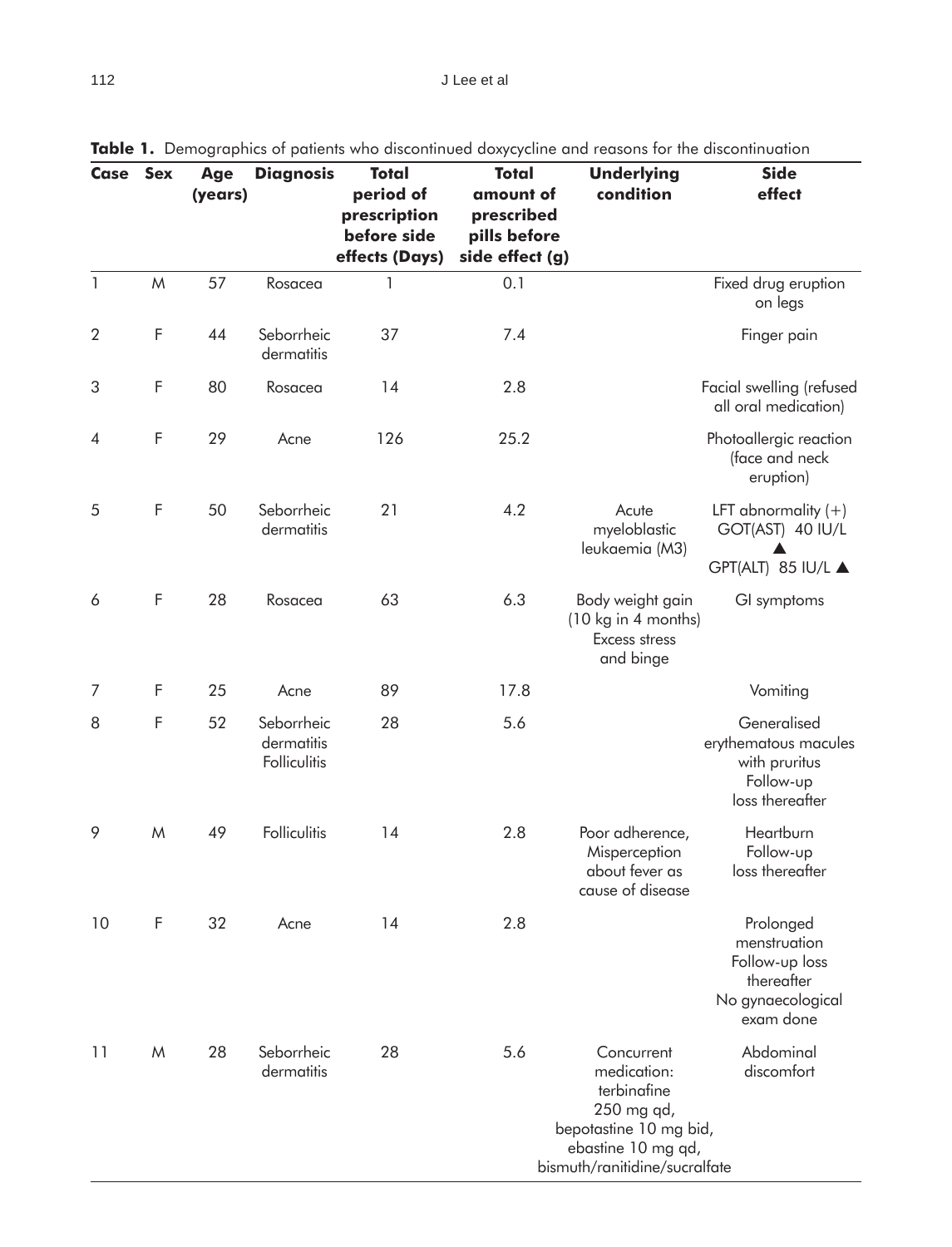The anti-inflammatory effect of doxycycline is known to be due to reduced activity of reactive oxygen species, inhibition of nitric oxide synthase, decreased cytokine expression, inhibition of activity of several matrix metalloproteinase (MMP) and MMP precursors, inhibition of protein kinase C activity, Ca2+/calmodulin pathway and reduced proinflammatory activity of phospholipase  $\mathsf{A}_2^{\vphantom{\dagger}},$   $^8$ Doxycycline seems to be more effective than other tetracyclines because doxycycline not only inhibits MMP activity but also reduces enzyme expression at the transcriptional level, and it is most potent in inhibiting the mitogen-induced proliferative response of human lymphocytes *in vitro* by blocking blast formation.9 Also in the *in vitro* system, doxycycline was proven to have a 10-fold stronger inhibitory activity against granuloma formation than the parent drug tetracycline.<sup>9</sup> As mentioned earlier, a three to four week course of tetracycline is needed for clinical improvement,<sup>7</sup> and anti-inflammatory effect of doxycycline lasts throughout four months or more.<sup>8</sup> In the present study, patients who complained of low effect took the medication for 58.4±11.0 days (7-265 days) or 8.3±1.6 weeks (1.0-37.9 weeks), which means that some of them were not treated long enough for proper evaluation of the efficacy of doxycycline.

Concern over bacterial resistance after long-term intake of doxycycline has been a hot issue, and bacterial resistance may be a possible reason for low effect. It seems that antibiotic therapy longer than three to six months brings little additional effect but increases the risk of resistance.<sup>10</sup> Risk factors identified for resistant *P. acnes* are prescribing habits, a long-term antibiotic treatment, repeated administration of antibiotics, and poor compliance.<sup>10</sup> Prevention methods consist of correct indication, avoiding long-term treatment (maximum of six months), improving compliance and, in the case of acne, combining with benzoyl peroxide once weekly, either continually or as interval treatment.<sup>10</sup> Of 36 patients with low therapeutic effect, 66% (24/36) had acne. Therefore, there is also a possibility

that true bacterial resistance developed as time went by. In the present study, seven out of 36 patients who complained of low therapeutic effect took doxycycline for more than three months. Among the seven patients, three had acne, two had folliculitis, one had seborrheic dermatitis, and one had rosacea. All three acne patients were in their twenties and the duration of acne was longer than two years. In a previously reported Korean study, there were no statistically significant differences in the resistance of *P. acnes* strains depending on age, disease duration or severity of acne, and the actual rate of resistance in Korea was lower than that in European countries.<sup>11</sup> However, we cannot neglect the possibility of bacterial resistance as the reason for the low efficacy of doxycycline.

In summary, the occurrence of side effects with doxycycline was low even after long-term intake, and the majority of the side effects were welltolerated. Therefore, we can conclude prudently that doxycycline is a fairly safe medication even when taken long-term. In the present series, doxycycline was continuously administered safely and effectively for a maximum length of 40.8 months. In patients who claim low therapeutic effect of doxycycline, insufficient duration of administration, as well as bacterial resistance, should be taken into consideration.

#### **References**

- 1. Dreno B, Bettoli V, Ochsendorf F, Layton A, Mobacken H, Degreef H, et al. European recommendations on the use of oral antibiotics for acne. Eur J Dermatol 2004; 14:391-9.
- 2. Smith K, Leyden JJ. Safety of doxycycline and minocycline: a systematic review. Clin Ther 2005;27: 1329-42.
- 3. Valentin S, Morales A, Sanchez JL, Rivera A. Safety and efficacy of doxycycline in the treatment of rosacea. Clin Cosmet Investig Dermatol 2009;2:129-40.
- 4. Layton AM, Cunliffe WJ. Phototoxic eruptions due to doxycycline--a dose-related phenomenon. Clin Exp Dermatol 1993;18:425-7.
- 5. Sloan B, Scheinfeld N. The use and safety of doxycycline